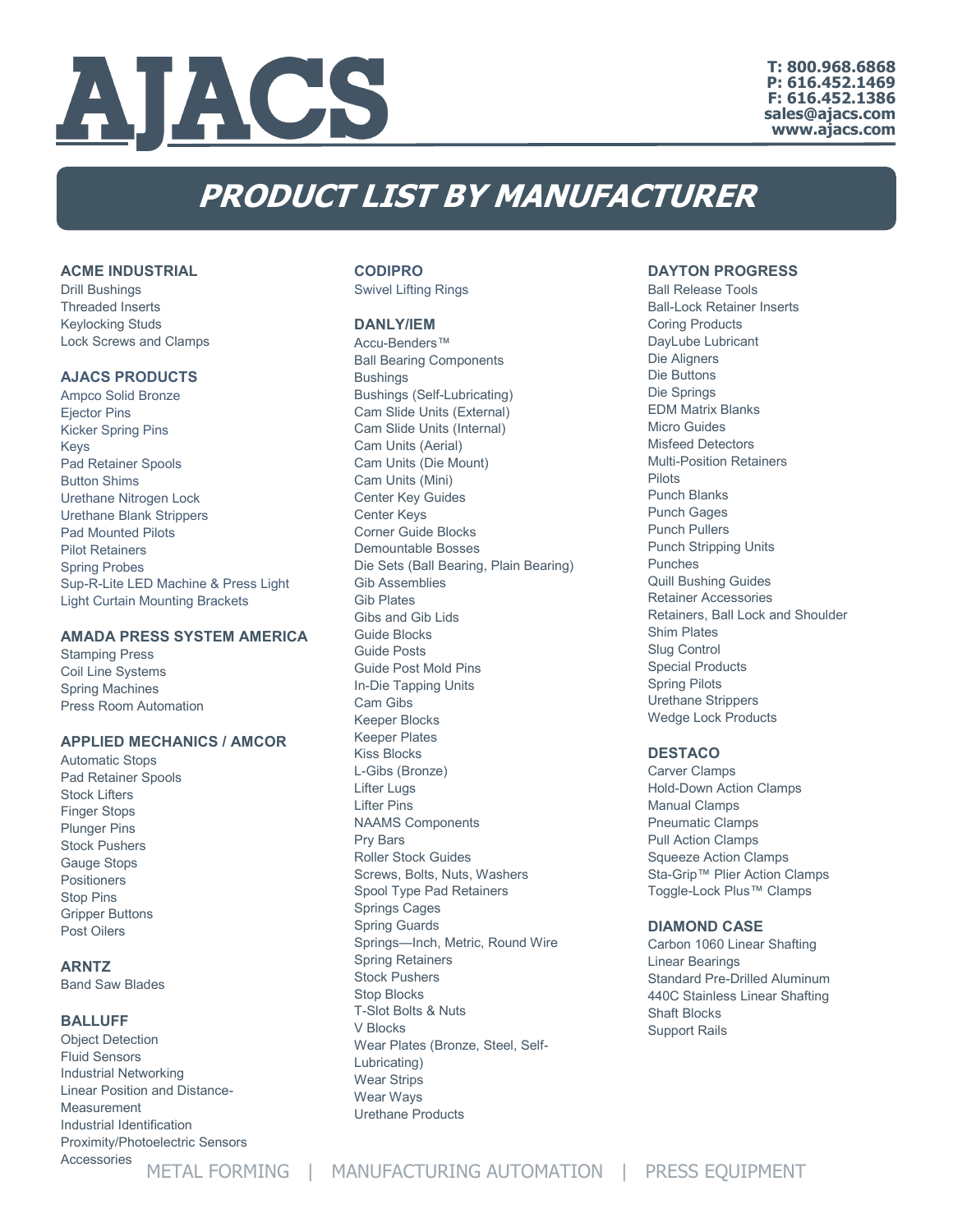#### **DORNER**

Aluminum Frame Conveyors Belt Conveyors Cleated Conveyors Curves and Turns Food Quality Conveyors Industrial Conveyors Low Profile Conveyors Magnetic Conveyors Plastic Chain Conveyors Portable Conveyors Stainless Steel Frame Steel Frame Vacuum Conveyors Z-Frame Conveyors

#### **ENGIS**

Superabrasive Finishing Systems XEBEC Ceramic Stone

## **FASTENERS**

Button Head Cap Screws Dowel Pins Flat Head Cap Screws Metric Products Socket Head Cap Screws Socket Head Shoulder Screws Socket Pipe Plugs Socket Set Screws X-Trac Tool & Kits

## **HALOGEN LIGHTING**

LED Machine Lighting Fluorescent Machine Lighting LED Dock Lighting Heavy-Duty Machine Lighting Second Generation LED Lighting LED Series Tool Lighting Shatter Proof—Waterproof

#### **HILMA**

Quick Die & Mold Change Solutions Hydraulic Clamping Roller Bars Bolster Ball Inserts Die Carrying Consoles Die Carts

## **HTM™ SENSORS**

Proximity Sensors Photoelectric Sensors Safety Light Curtains Non-Contact Thermo Sensors Cables and Boxes Sensor Accessories

## **HYSON METAL FORMING SOLUTIONS**

Auxiliary Equipment Box Cams Distribution Blocks Dyne-A-Lube Systems High Speed Nitrogen Gas Springs Hose Fittings Hose Tank Systems Hoseless Baseplate Systems Hydraulic Cam systems Low Profile Nitrogen Gas Springs Manifold Systems Mini Nitrogen Gas Springs Nitrogen Cushions Nitrogen Gas Springs Pressure Monitors Roller Cams Sub Compact Nitrogen Gas Springs Tanker Self Contained Cylinders

#### **IFM EFECTOR, INC.**

Position Sensors Sensors for Motion Control Vision Sensors Safety Technology Process Sensors Industrial Networks Identification Systems Machine Condition Monitoring Systems for Mobile Machines Wiring Technology

## **INDUSTRIAL MAGNETICS, INC.**

Alnico Magnets Lifting Magnets Ceramic Magnets Low Profile, Tool Holders **Demagnetizers** Magnetic Sweepers Sheet Fanners **Electromagnets Magnetizers** Squaring Arms, Counters Filtration Magnets Neodymium Magnets

#### **INDUSTRIAL MARKING PRODUCTS**

Custom Engraved Stamps Hand Stamps Marking Machines Industry Standard Stamps & Retainers

#### **ISB**

Safety Light Curtains Merlin—Press Brake Guarding Palm Button Stands Press Controllers Perimeter and Area Guarding Die Safety Blocks

## **JERGENS, INC.**

Assembly Tools Ball Lock Mounting Systems Chuckjaws Design Aids Drill Bushings **Handles Handwheels** Hoist Rings Inserts Knobs Layout Fluids Lifting Products Locating Components Metric Lifting Products Metric Tooling Components Power Clamping Quick Change Tooling Stainless Steel Components Stay Lock Clamps Toggle Clamps Tooling Components Turning Tooling Workholding Components Workholding Jigs & Fixture Clamps

#### **JET-SET**

Spray Lubrication Systems Central Lubrication Systems Nozzles **Controls** 

## **KALLER**

Hollow Center Gas Springs Hosed Systems NAAMS Style Cylinders Nitrogen Accessories Roller Cams Nitrogen Springs

#### **LAMINA**

Ball Bearing Components Guide Pins and Bushings Self lubricating products Bronze Plated Wear Plates Hoist Rings Spring Cages Cam Units Hydra Drills Die Springs—Inch and Metric, Round Wire Hydraulic Motors Stock Lifters Industrial Magnet Clamps Keeper Blocks Utility Springs Die Setters MarshMellow Die Springs Wear Plates Die Makers Grease Mold Components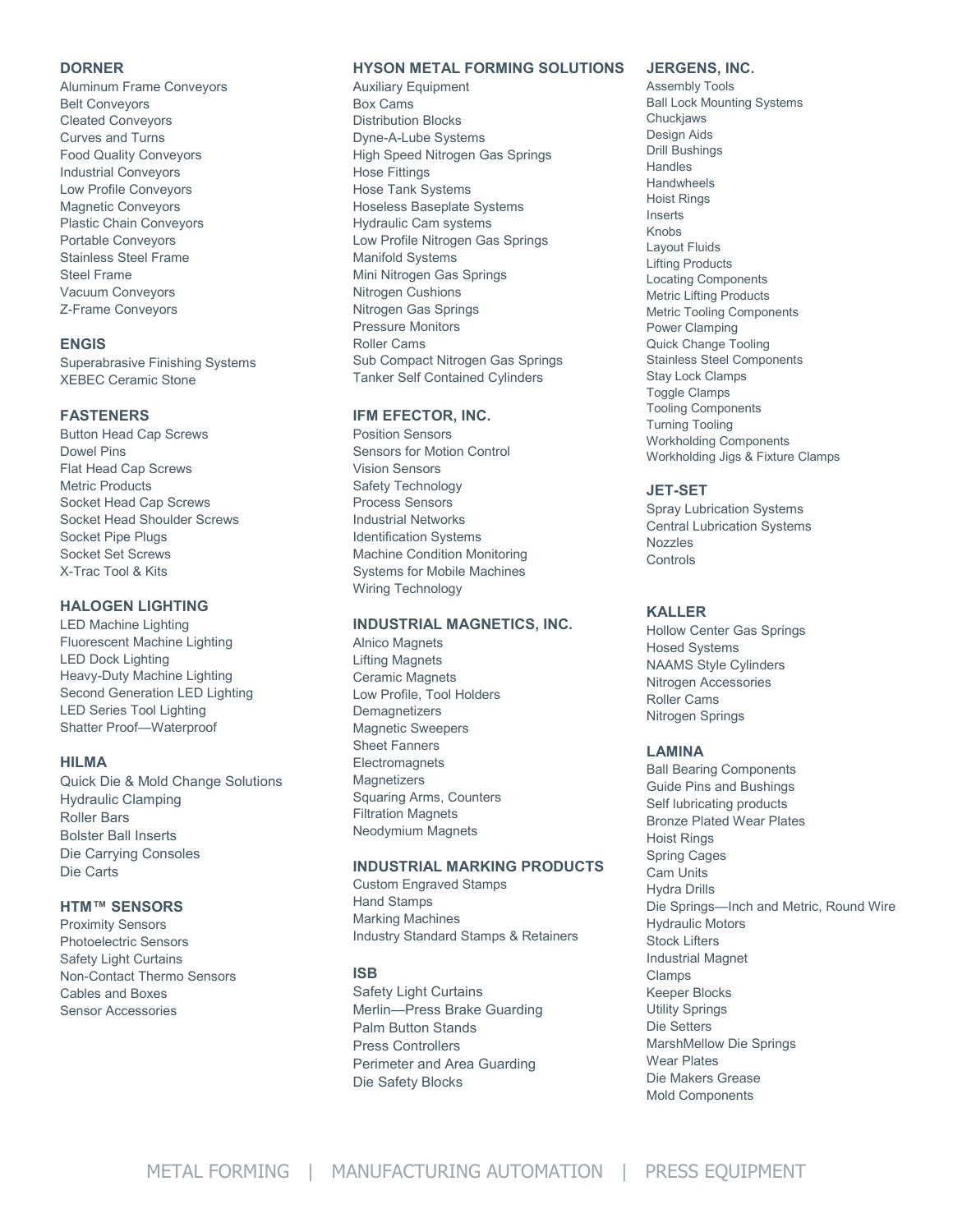## **LAMINA (continued)**

Wear Strips Disc Springs Mold Locator Rings Gibs Mold Pins and Bushings Guide Blocks NAAMS Components Guided Retainers

## **LEMPCO**

Ball Bearing Components Bolsters and Steel Plate Custom Die Sets Die Springs Forming Machine Die Sets Guide Pins and Bushings JIS Springs Lempcoloy Components Metric Components Stock Die Sets Urethane Products

## **LOVATO ELECTRIC**

Motor Protection and Control Control and Signaling Circuit Protection and Isolation Automation and Control Energy Management

## **MILFAB**

Cam Punch Units

## **MISUMI**

Cam Components Carbide Products Coil Springs Components for Automobile Dies Components for Guide Lifters Conveyance Components for Dies Forming Punches Gas Springs Guiding Components Guide Pins and Bushings Inspection Jigs and Fixtures Lifting and Die Storage Products Locating Components for Dies Misfeed Sensors and Components Pierce Tooling Urethane Springs Wear Products

## **MOLD SOLUTION PRODUCTS**

Tool Towels #7001

## **MOORFEED**

Bulk Feed Hoppers Centrifugal Feeders Custom Design Equipment Elevating Pre-Feeders Tracking Systems Vibratory Feeder Bowls

#### **NEFF PRESS**

Bench Model Hydraulic Press Column Model Hydraulic Press Slab Style Hydraulic Press Floor Model Hydraulic Press Straight Side/Gib-Guided Press MetalBrik Briquetting

## **NEW LONDON ENGINEERING**

Automation Series Conveyors Horizontal Slider Bed Conveyors Powered Curves SteelTrak-Hinged Steel Belt Conveyors Chain Driven Live Roller Conveyors Inclined Conveyors PlastiTrak Plastic Belt Conveyors ToughTrak Conveyors Cleated Belt Incline Conveyors Magnetic Conveyors Quick Start Electrical Controls/Accessories

## **P/A INDUSTRIES INC.**

Feeding Equipment Straightening Equipment Coil Handling Equipment Winding Automation Wire Handling Equipment Accessory Equipment

#### **PACESETTER**

Hydraulic Die Clamps Mechanical Die Clamps Hydraulic Lifter Rails Pneumatic Lifter Rails Mechanical Lifter Rails Bolster Extensions Die Roller Table Tops

#### **PCS COMPANY**

Angle Pins Bronze Plated Bushings Core Pins Date Inserts Ejector Pins, Blades, Bushings, & Sleeves Gibs Graphite Recycle Electrodes Guide Locks Leader Pins Locating Rings Metric Products Multi-Plate Locks Return Pins Self Lubricating Products

## **PCS COMPANY (continued)**

Shoulder Bushings Shuttle Mold Locks Side locks Springs Sprue Bushings Step Pins Stop Pins Support Pillars Taper Interlocks Top Locks Tubular Dowels Universal Markers Undercut Relief Systems Wear Products Slide Retainers

## **POWER BRAKE**

Press Brake Dies General Purpose Tooling Special Tooling

## **PRECISION BRAND**

Blackening Products Arbor Spacers Shim Products Drill Rod Feeler Gage Slip-resistant Gel Ground Flat Stock Hose Clamps Hot Melt Coating Keystock Layout Fluid Punch & Die Sets Threaded Rod Coupling Nuts Tool Wrap

#### **RADIAC ABRASIVES**

Conventional Bonded and Superabrasives Industrial Abrasives Automotive Abrasives

## **RAPID-AIR CORPORATION**

Feeding Equipment Straightening Equipment Coil Handling Equipment Cutting Equipment Feed Accessories Custom Solutions

## **READY TECHNOLOGY, INC.**

Ready Benders® Die Sets SuperSprings® SinterLube Alloy Bushings® Hydrocam® Camdrive® Press Brake Tooling